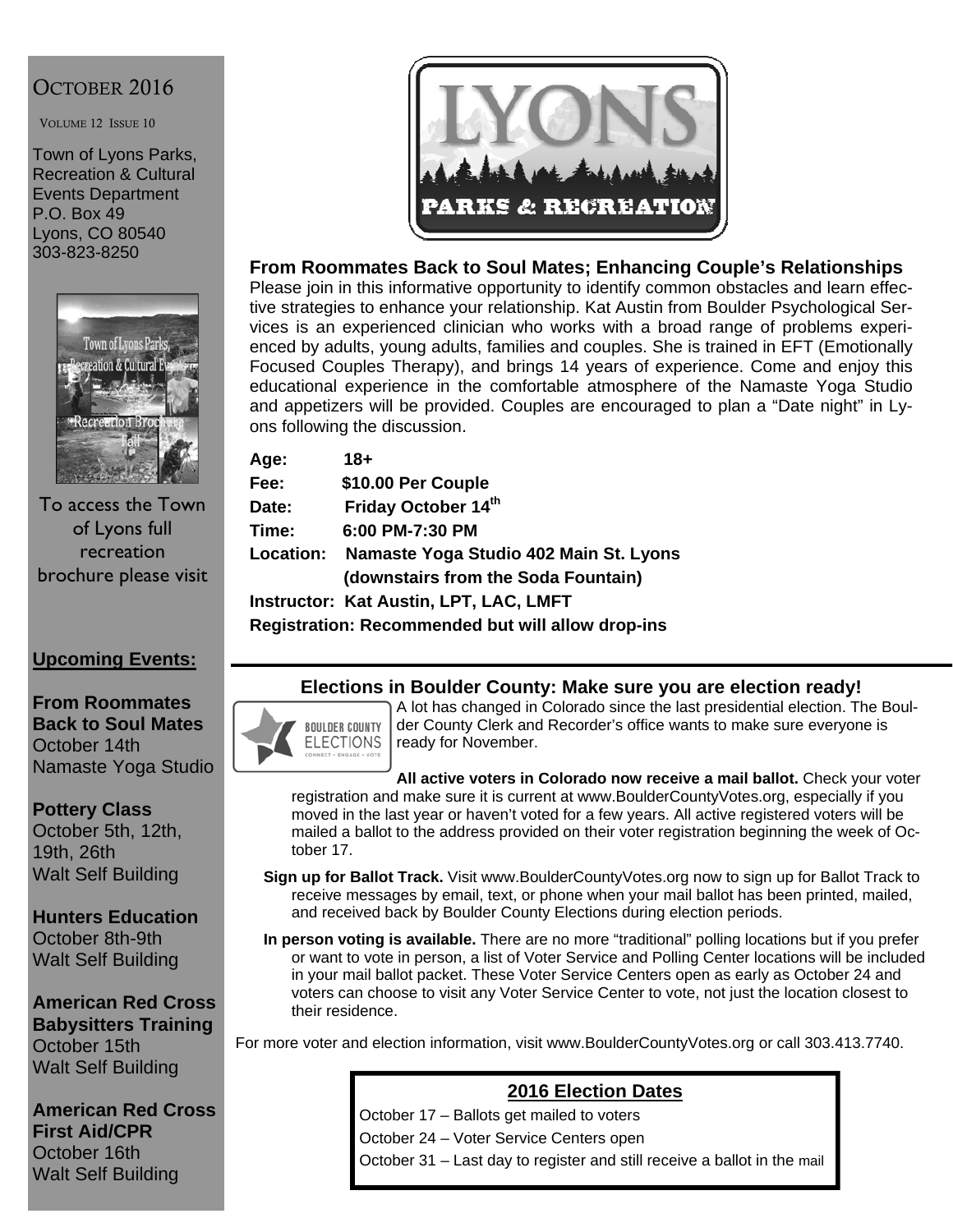#### Baby and Toddler Play Group at the Park

Come out and enjoy Lavern Johnson Park and meet new friends! Meet at the Golden Eagle Playground and Quarry Shelter on the East end to start our play there. If you join up a little later and no one is there, then look for friends at the fire pit near the ice skating rink, or in the Tree house playground on the northwest side of the park! If there are adverse weather conditions please contact the Lyons Parks & Recreation office at 303-823-8250.

| Age:   | All Ages                                |
|--------|-----------------------------------------|
| Fee:   | <b>FREE</b>                             |
| Dates: | <b>Mondays, Starting September 24th</b> |
| Time:  | 8:00 AM-10:00 AM                        |

## **Pottery Class for Kids**

What could be more fun than getting your hands on some clay and letting your imagination soar as you create. Your child may opt to do the designated creation, or simply create their own masterpiece. **Lori LeGault will take signups to pick up any kids from Lyons Elementary School and walk them to the Walt Self Building. Pack a snack for your kids! A waiver needs to be signed ahead of time.** Parents are welcome and encouraged to join!

| Age:   | 6+                                                  |
|--------|-----------------------------------------------------|
| Fee:   | \$15.00 Per Class Per Child                         |
| Dates: | October 5 <sup>th</sup> -Pueblo coil and pinch pots |
|        | October 12 <sup>th-</sup> Slab hand building,       |
|        | drawing and impressions                             |
|        | October 19 <sup>th-</sup> Bobble head animals       |
|        | combining pinch pot and slab                        |
|        | impression techniques                               |
|        | October 26 <sup>th</sup> - "Spoon skulls" to        |
|        | celebrate Dia de Los Muertos                        |
| Time:  | $3:00$ PM - 4:30 PM                                 |
|        | Location: Walt Self Building Basement (entrance is  |
|        | around the back side of building)                   |
|        | <b>Instructor: Julie Adair</b>                      |
| Size:  | Minimum 4/ Maximum 10                               |
|        | Deadline to Register: One week prior to each class  |

# **Fitness Class**

Participants will do a 30 minute brisk walk on back roads, then upon arrival back at Walt Self we will do 30 minutes of strength training using resistance bands. The session will end with 15 minutes of balance and flexibility. You are allowed to join in/or duck out during any portion of the class. Please dress appropriately for exercise with layers and bring a water bottle.

| Age:             | $50+$                              |
|------------------|------------------------------------|
| Fee:             | <b>FREE</b>                        |
| Dates:           | <b>Every Wednesday</b>             |
| Time:            | 10:15 AM-11:30 AM                  |
| <b>Location:</b> | <b>Walt Self Building Basement</b> |
|                  | <b>Instructor: Lori LeGault</b>    |
| Size:            | Minimum 5/ Maximum 15              |

## Active Adult 50+ Craft Making

The Town of Lyons Parks and Recreation is pleased to offer a fun crafting and social experience. We will craft a useful item that you will love in your home or as a gift to a friend!

| Age:   | 50+                                    |
|--------|----------------------------------------|
| Fee:   | <b>FREE</b>                            |
| Dates: | October 6 <sup>th</sup> & December 8th |
| Time:  | 12:30-2:00 PM                          |
|        | Location: Walt Self Building           |
|        | <b>Instructor: Lori LeGault</b>        |
| Size:  | <b>Minimum 5/ Maximum 15</b>           |
|        | Deadline to Register: September 30th   |
|        |                                        |

## Hunter Education

Volunteers from the State of Colorado Division of Wildlife will be teaching a hunter education course. In Colorado, anyone born after January 1, 1949 is required to take a 15 hour course. Hunter Education certificates are valid in all states and are good for life (unless laws are violated). Areas to be touched on during the course include: survival, ethics, conservation, wildlife management, the law, field care of game, game identification, and the philosophy of hunting. To sign up for the course please call 303-823-8250 and leave a message with all names of those who will be attending and contact information.

| Age:               | 7 and older                          |
|--------------------|--------------------------------------|
| Fee:               | \$10 per student                     |
| Dates:             | Saturday October 8th (8 am-5 pm) and |
|                    | Sunday October 9th (9 am-3 pm)       |
| Location:          | <b>Walt Self Building</b>            |
| Instructor:        | <b>Mike Hora</b>                     |
| <b>Class Size:</b> | 10 Minimum/ 40 Maximum               |
|                    |                                      |

## **Active Adult 50+ Hiking**

Let's get out and enjoy our local trails now that it's cooling down! You will need to be able to get yourself to the trail head or carpool there. Please bring a small backpack with water, hat, sunscreen, snacks/lunch.

| Age:       | 50+                                                   |
|------------|-------------------------------------------------------|
| Fee:       | <b>FRFF</b>                                           |
| Dates:     | October 11 <sup>th</sup> - Rabbit Mountain Open Space |
|            | November 8th - Picture Rock Trail                     |
| Time: Time | 10:00 AM-1:00 PM                                      |
|            | <b>Instructor: Lori LeGault</b>                       |
| Size:      | Minimum 5/ Maximum 15                                 |
|            | Deadline to Register: 3 days prior to the hike        |
|            |                                                       |

## **Basic Computer Skills Class**

Lyons Parks and Recreation in collaboration with the Lyons Regional Library is pleased to offer a basic computer skills class for Lyon's seniors' at the Lyons Regional Library. This class will go over e-mail, Facebook, and internet skills, and can help you get more connected with all of the most used Lyons Facebook pages. **Age: 50+** 

**Fee: FREE Dates: Tuesdays, October 18th & November 29th Time: 1-2PM Location: Lyons Regional Library Instructor: Lori LeGault and Library Staff Group Size: Maximum 5**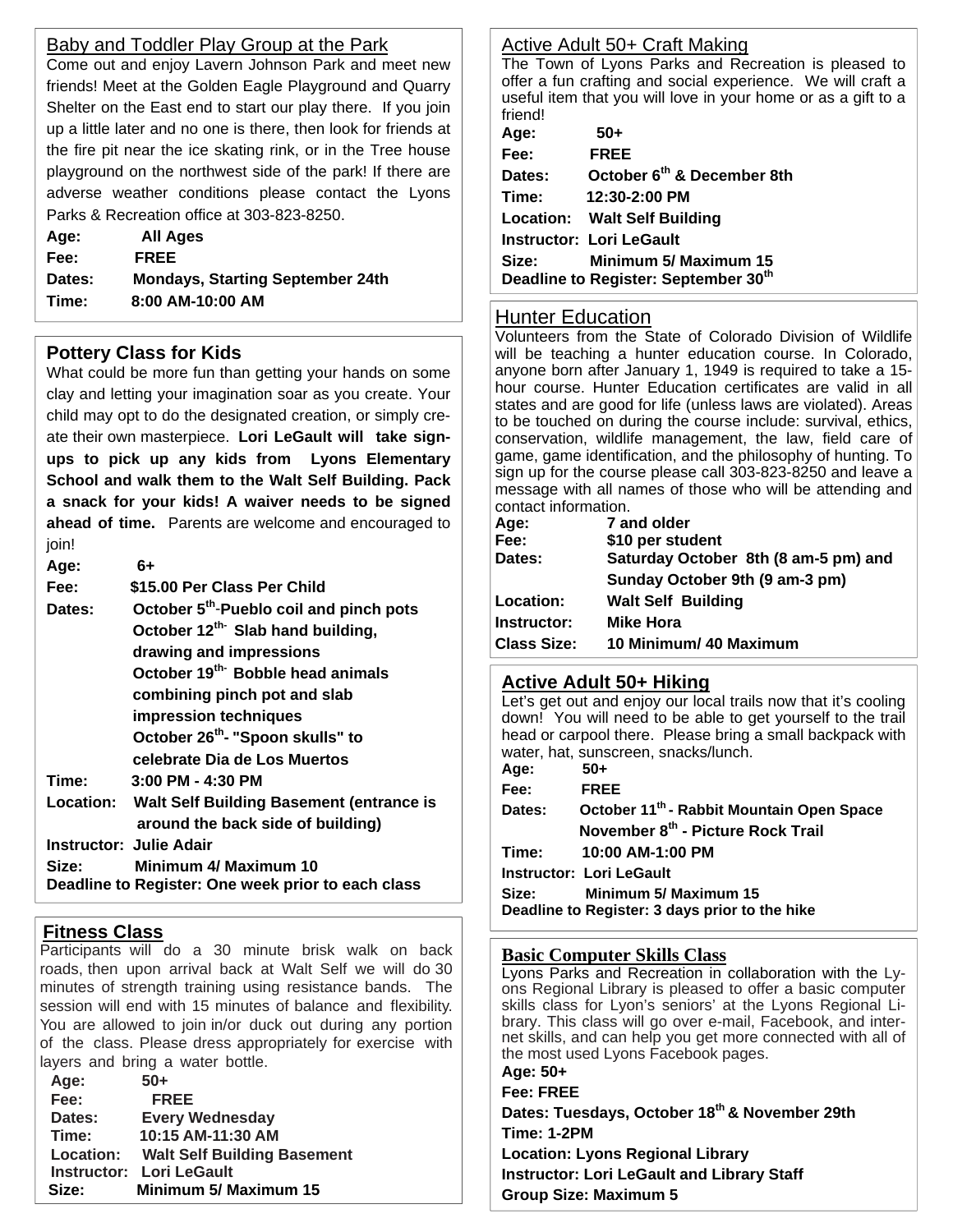#### **Book Club**

Let's gather and enjoy reading some great literature! To be a part of the book club, you must RSVP. Next, you can go to the Lyons Regional Library to pick up your copy of the book. The book club will meet on Thursdays on the listed dates at Walt Self to discuss the book and decide on the next book to read. We have lots of fun, don't miss out!

| Age:   | $50+$                                                  |
|--------|--------------------------------------------------------|
| Fee:   | <b>FREE</b>                                            |
| Dates: | October 20 <sup>th</sup> , November 17 <sup>th</sup> , |
|        | December 15th                                          |
| Time:  | 12:30 PM-2:00 PM                                       |
|        |                                                        |

#### **Monthly Birthday Celebration**

Join us on the 4th Friday of every month to celebrate the month's birthdays! There will be birthday cake, coffee, and some other fun means of celebrating.

 **Age: 50+ Fee: Free Dates: October 28th Time: 1-3PM Location: Walt Self Building Instructor: Parks & Recreation staff**

#### American Red Cross Babysitter's Training

The American Red Cross Babysitter's Training course is fun and fast-paced with hands-on activities, exciting video, role-plays and lively discussions. Youth ages 11 to 15 learn child-care, basic first aid, leadership and communication skills. Upon completion, participants will receive a certificate of completion. Please bring lunch, snacks and water.

| Age:   | $11 - 15$                                      |
|--------|------------------------------------------------|
| Fee:   | \$55                                           |
| Dates: | <b>Saturday October 15th</b>                   |
| Time:  | $9:00$ AM - 4:00PM                             |
|        | Location: Walt Self Building BASEMENT (Walk to |
|        | the back of the building)                      |
|        | <b>Instructor: Lori LeGault</b>                |
| Size:  | <b>Minimum 5/ Maximum 8</b>                    |
|        | Britannich Britannich Britannich and           |

**Deadline to Register: October 3rd** 

#### American Red Cross First Aid/CPR Certification Child/Infant

The American Red Cross First Aid/CPR class is for youth who want to learn the skills necessary for First Aid and Child/Pediatric CPR Certification. We will watch videos, have hands on activities and practice on mannequins. Upon completion, participants will receive a certificate of completion. Bring lunch, snacks and water.

| Age:                  | $11 - 15$                                          |
|-----------------------|----------------------------------------------------|
| Fee:                  | \$40                                               |
| <b>Dates:</b>         | <b>Sunday October 16th</b>                         |
| Time:                 | 9:00 AM-1:30 PM                                    |
|                       | Location: Walt Self Building BASEMENT (Walk to the |
| back of the building) |                                                    |
|                       | <b>Instructor: Lori LeGault</b>                    |
| Size:                 | Minimum 5/ Maximum 8                               |
|                       | Deadline to Register: 1 week prior                 |

# **Learn Sewing Basics**

This class is for youth who are ready to learn the basics of sewing and complete a small project. Our local Lyons 50+ sewing friends will be instructing and helping youth learn the art of using a sewing machine. Please bring your sewing machine if you have one. When you register, you may be asked to bring specific materials for the project.

| Age:             | $10+$                                         |
|------------------|-----------------------------------------------|
| Fee:             | <b>FREE</b>                                   |
| Days:            | Oct. 27 <sup>th</sup> & Nov. 22 <sup>nd</sup> |
| Times:           | 3:30-5:00 PM                                  |
| <b>Location:</b> | <b>Walt Self Building Basement</b>            |
| Instructor:      | <b>Clair DeVito and other helpers</b>         |
|                  | Deadline to Register: 1 week prior            |

## **Adult Open Volleyball League**

The Town of Lyons Parks and Recreation is pleased to offer open volleyball. We hope a good amount of folks can make it every Thursday to allow for a fun competition.

| Age:   | 18+                                                               |
|--------|-------------------------------------------------------------------|
| Fee:   | <b>FREE</b>                                                       |
| Dates: | Thursdays starting Sept. 22 <sup>nd</sup> - Oct. 27 <sup>th</sup> |
| Time:  | 6:00 PM-7:00 PM                                                   |
|        | Location: LaVern M. Johnson Park Volleyball Court                 |
|        | <b>Instructor: Designated Captain TBD</b>                         |
| Size:  | Minimum 5/ Maximum 8                                              |
|        |                                                                   |

#### Adult Open Corn Hole League

The Town of Lyons Parks and Recreation is pleased to offer open corn hole "bags" games on Thursday evenings weekly. Come join this fun competition.

| Age:   | $18+$                                                 |
|--------|-------------------------------------------------------|
| Fee:   | <b>FREE</b>                                           |
| Dates: | <b>Thursdays starting</b>                             |
|        | September 22 <sup>nd</sup> - October 27 <sup>th</sup> |
| Time:  | 6:00 PM-7:00 PM                                       |
|        | Location: LaVern M. Johnson Park                      |
|        | <b>Instructor: Designated Captain TBD</b>             |
| Size:  | Minimum 5/ Maximum 8                                  |
|        | Deadline to Register: DROP IN                         |
|        |                                                       |

#### Active Adult 50+ Trips

A Trip to the Arvada Center to see the musical *"I'll Be Home for Christmas."* has been scheduled for December. This play is set in 1969. The Bright family prepares for their annual Christmas variety show, one of the most watched and anticipated television events of the year. I'll Be Home for Christmas is set in the hours leading up to and during the live TV broadcast, featuring rich costumes, great dance numbers and exciting new music along with many seasonal favorites. Attendees will get to the Arvada Center in time to eat lunch first, possibly walk the gallery a little bit, and then enjoy the show. **Age:** 50

| age:             | 3U+                                             |
|------------------|-------------------------------------------------|
| Fee:             | \$5.00 (boxed lunch will be provided)           |
| Day:             | December 14th                                   |
| Times:           | <b>Leaving from Walt Self Building at</b>       |
|                  | 10:30 AM, Returning at 4:00 PM                  |
| <b>Location:</b> | <b>Estes Park Museum</b>                        |
| Size:            | Minimum 5/ Maximum 20                           |
|                  | Deadline to Register: November 14 <sup>th</sup> |
|                  |                                                 |